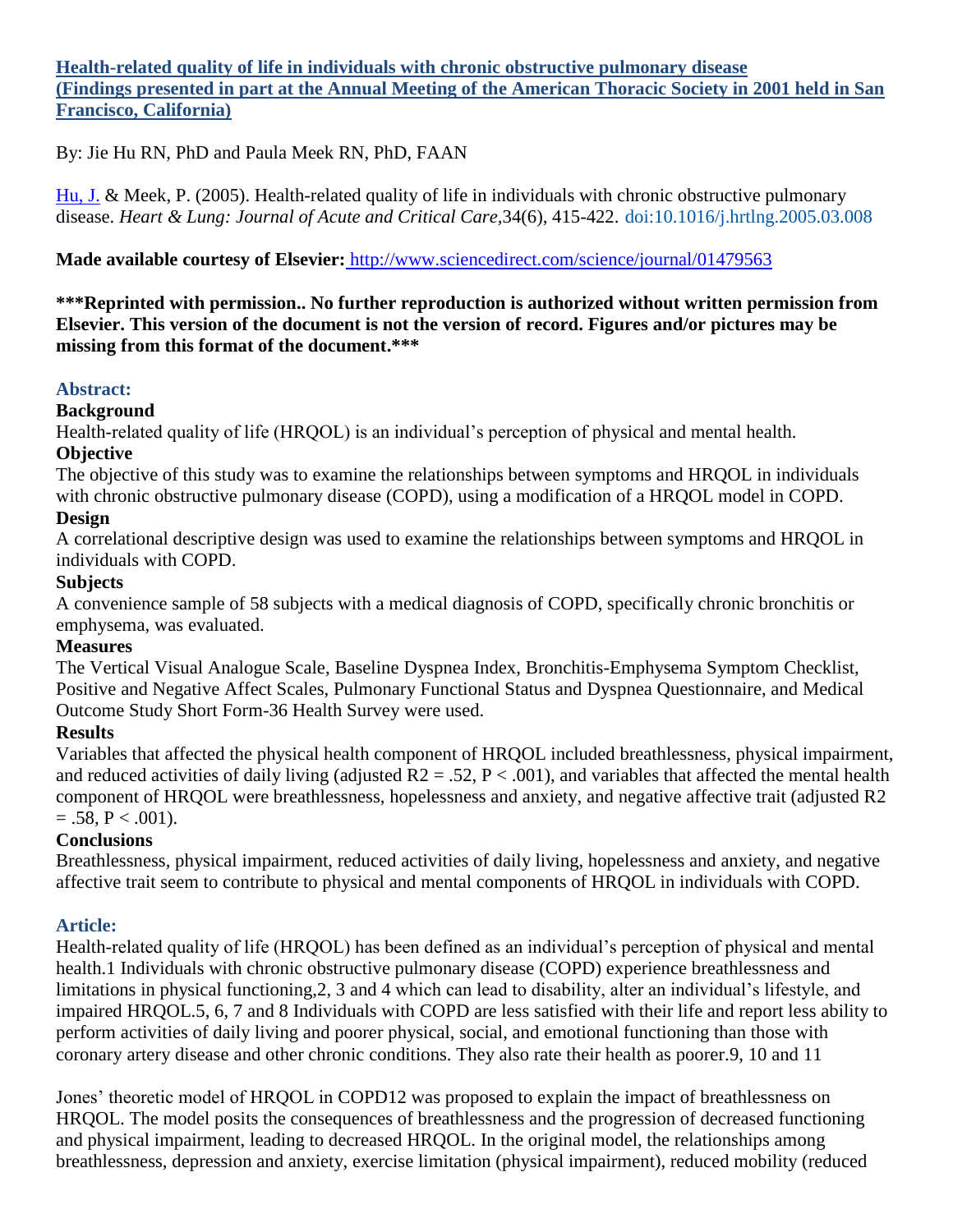activities of daily living), attitudes and expectations (negative affective trait), and lifestyle restriction (HRQOL) were viewed as reciprocal (Fig 1). The model was modified in the current study to examine simple causal order without reciprocal relationships (Fig 2). On the basis of the modified model, we hypothesized that in individuals with COPD, pulmonary function (airway obstruction), breathlessness, and physical impairment would have indirect effects on HRQOL, whereas depression and anxiety, negative affective trait, and reduced activities of daily living would have direct effects on HRQOL. The model is supported by the strong correlations between breathlessness, physical impairment, reduced activities of daily living, and HRQOL in patients with COPD.13, 14, 15 and 16





The most common symptom of COPD is breathlessness, a distressing experience that is associated with limitations in activities of daily living, disability, and poorer QOL.17 Viramontes and O'Brien,18 for example, found that patients with more severe dyspnea had more deficits in domains of health perception, physical functioning, physical role, and energy. Schlenk and colleagues,11 who compared the impact of disease on HRQOL in individuals with COPD, and other chronic diseases, found that individuals with COPD showed lower physical and social functioning and reported poorer role-physical, role-emotional, and mental health than individuals with other chronic disorders.

In sum, physical functioning and psychologic well-being have been found to be the most important determinants of HRQOL in elderly individuals with COPD.8 A.M. Yohannes, J. Roomi, K. Waters and M.J. Connolly, Quality of life in elderly patients with COPD: measurement and predictive factors, Respir Med 92 (1998) (10), pp. 1231–1236.8 Inability to participate in leisure activities and interactions with friends decrease in these individuals, leading to social deprivation and isolation.19 Moody and colleagues20 found that reduction in functional status was significantly correlated with HROOL  $(r = .49)$ . Several studies of patients with COPD have found that anxiety and depression were significantly associated with reduced HRQOL.2, 3, 21, 22 and 23 Bosley and colleagues,24 for example, reported that patients with COPD who perceived poor HRQOL were also more likely to be depressed. Morgan and colleagues19 suggested that psychosocial factors such as social deprivation and isolation, rather than physical limitation, might be the major determinants of HRQOL in patients with COPD.

Fig 2. Modified Jones' HRQOL model in COPD.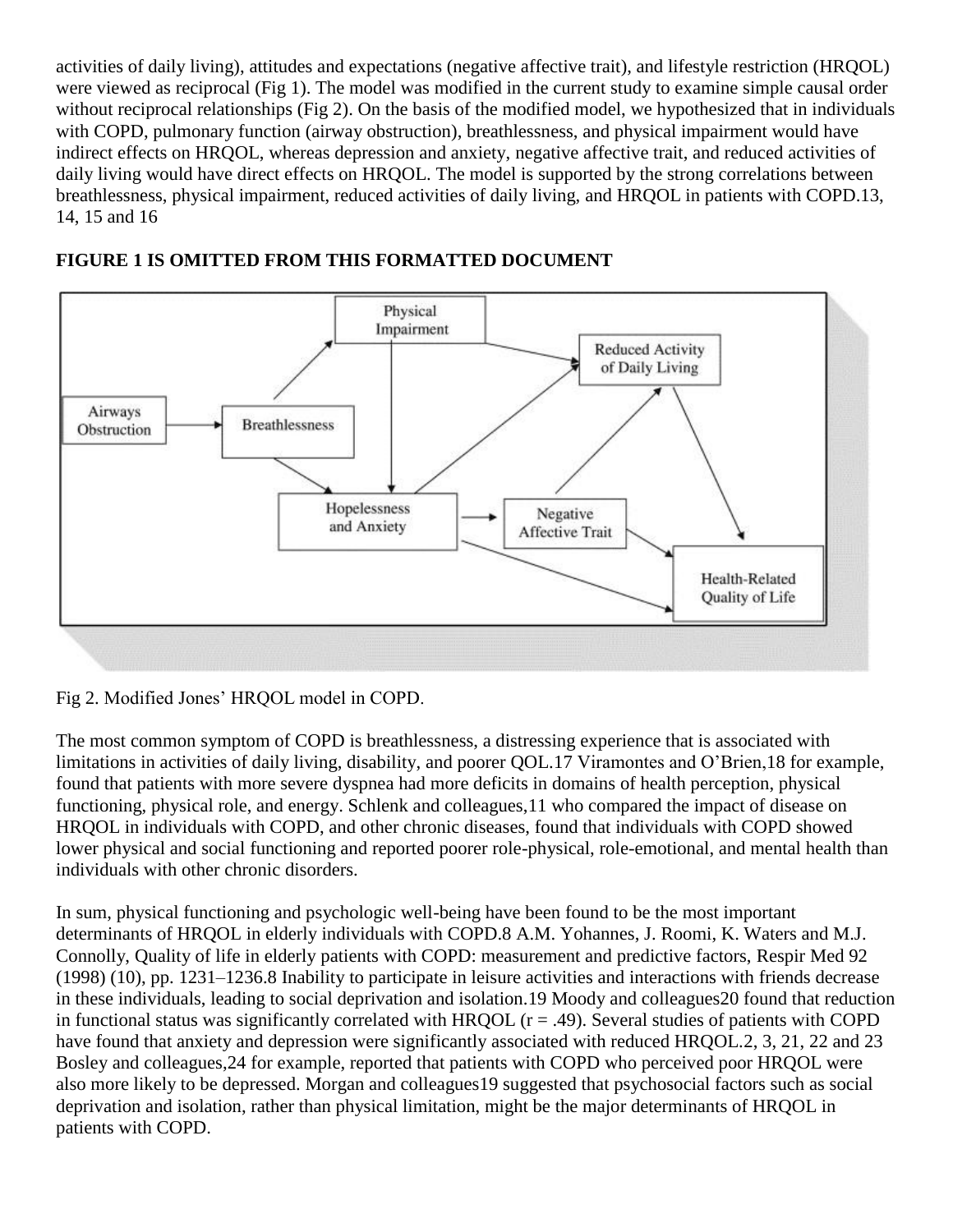Negative affective trait, which is defined as human trait that when manifest negatively influences on both ways of thinking and behavior, often coexists with chronic illness and may also relate to an individual's functional status, symptom perception, and HRQOL.25

Few studies have examined the relationships among breathlessness, functional status, depression, and HRQOL in individuals with COPD using a theoretic model of HRQOL. Validation of hypothesized relationships among these variables would provide direction for nursing assessment and intervention. Therefore, to test these hypotheses, this study examined the relationships between symptoms and HRQOL in individuals with COPD by using path analysis.

## *Methods*

## **Research design**

The relationships between symptoms and HRQOL in individuals with COPD were examined as part of a longitudinal study26 that investigated the ways in which individuals evaluated symptoms, specifically breathlessness. The data used in the current study were obtained at the initial measurement point.

#### **Subjects**

A convenience sample of 58 subjects with a medical diagnosis of COPD, specifically chronic bronchitis or emphysema, was obtained from communities and pulmonary rehabilitation clinics in the Southwest and from a large Veterans' Affairs medical center on the West coast. The criteria for inclusion were clinical diagnosis of COPD with a ratio of forced expiratory volume in 1 second (FEV1) to forced vital capacity less than 65% or FEV1 values less than 65% of predicted; age 40 years or older; ability to read and speak English; without hospitalization or emergency room visits in the last 6 weeks, or history of uncontrolled congestive heart failure; without recent history of alcohol or drug use, or mood altering drug use; and ability to record/report breathless episodes two to three times per week.

#### **Data-collection method**

The study was approved by the Human Subjects Committee of the University and participating institutions. Individuals who met the study criteria were recruited though telephone contact, and the research was explained. A baseline visit was then scheduled, at which time the study procedures were explained and spirometric testing was conducted to confirm the presence and severity of COPD. Subjects who met the criterion of pulmonary impairment, measured by FEV1 percent of predicted, were enrolled in the study.

#### **Instruments**

A demographic questionnaire was used to obtain subjects' demographic and disease information. The Vitalograph alpha 1® Spirometer was used to measure airway obstruction according to the guidelines established by the American Thoracic Society.27 The Vertical Visual Analogue Scale (VAS) was used to measure both the distress of breathlessness and effort of breathing. The VAS28 is a vertical line from 0 to 100 mm with the anchors "no distress" and "greatest possible distress" or "no effort" and "greatest possible effort" associated with breathing; higher scores indicated more distress or effort. The reliability of the VAS in general has been established for individuals with breathlessness.29, 30 and 31 The VAS has been used successfully to measure breathing distress and efforts in patients with pulmonary disease and normal subjects.30 and 31 The VAS breathing effort and distress scales have been found to be stable using intraclass correlations.32 In addition, the mean of these scores taken daily over a 2-week period were found to be moderately correlated ( $r =$ .48, .56) with self-reported number of breathless episodes per day, supporting their validity as a measure of breathlessness.32 The intraclass correlations were .96 for breathing distress and .94 for effort in the present study.

The Baseline Dyspnea Index (BDI) was used to assess individuals' physical impairment. The BDI measures the impact of dyspnea on functional impairment, magnitude of physical effort, and magnitude of tasks in patients with respiratory and cardiac diseases.33 Each component of the BDI has a score from 0 (severe) to 4 (no impairment). The three components (ranging from 0 to 12) are summed, with lower scores indicating greater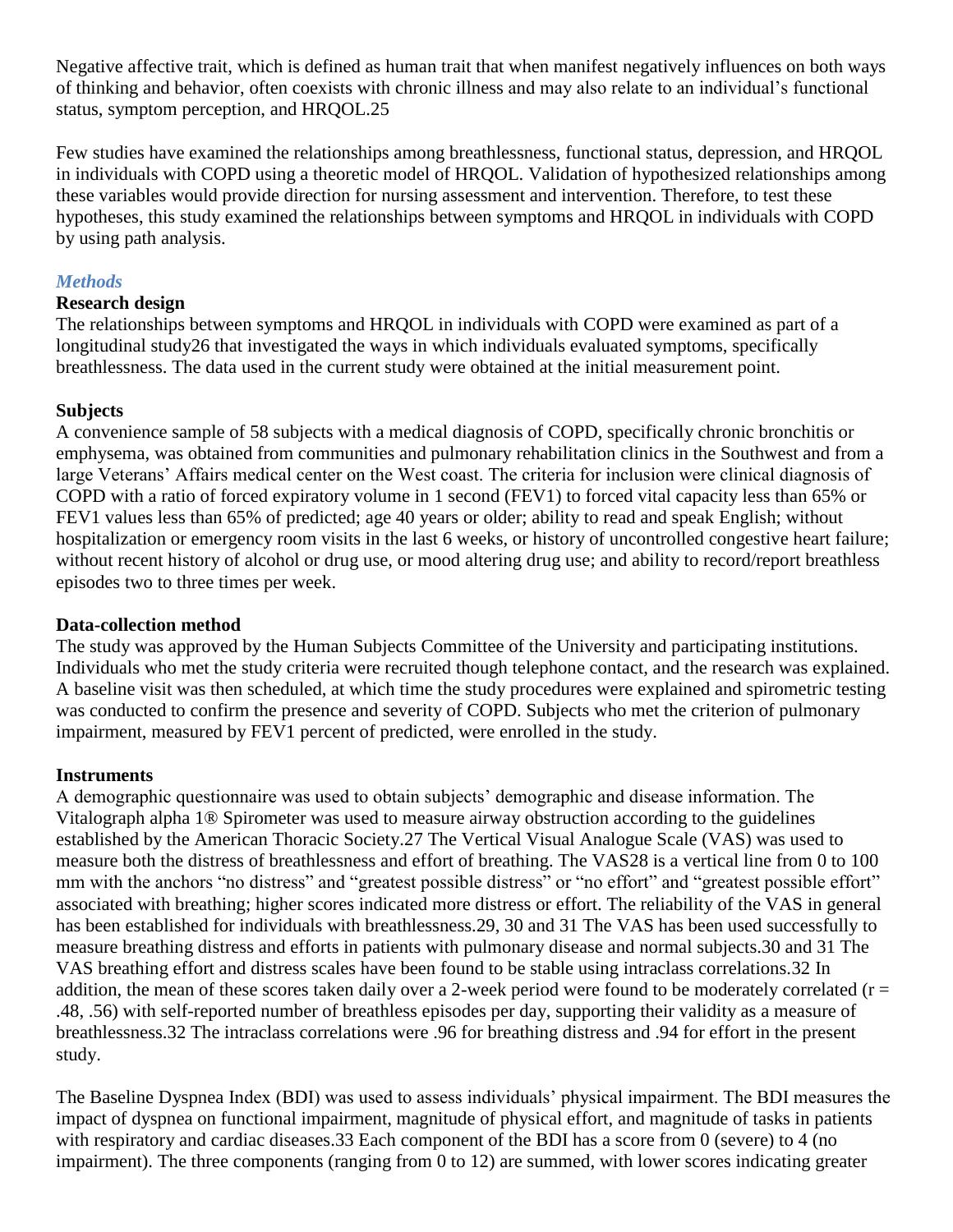impact of breathlessness on function. Reliability and validity of the BDI are well established.33 and 34 The BDI's internal consistency in this sample, using Cronbach's alpha, was acceptable ( $\alpha$  = .77).

The BDI score has been shown to be highly related to exercise limitation, measured with the 12-minute walking distance  $(r = .60, P < .01)$  a common measure of exercise limitation in patients with COPD.33 and 35 The BDI was used in this investigation as a self-report measure of exercise limitation that is closely related to physical measures such as the walk test.

The anxiety and hopelessness/helplessness subscales of the Bronchitis-Emphysema Symptom Checklist (BESC) were used to measure anxiety and hopelessness, which is a mood state closely aligned with depressive mood.36 The BESC is a 73-item questionnaire that measures symptoms, sensations, and feelings associated with an episode of dyspnea. Items are scored on a 5-point scale from "never," scored 0, to "always," scored 5. Higher scores indicate more frequent occurrences. Internal consistency reliabilities indicate that each symptom category is highly reliable, with Cronbach's alphas of .81 to .94, BESC-A:  $\alpha$  = .90; and BESC-HH:  $\alpha$  = .91.36 In this study, Cronbach's alpha was .94.

The Positive and Negative Affect Scales (PANAS) were used to measure negative affective trait. The PANAS measures two dimensions of attitude, but only Negative Affect (PANAS-N) was used in this study. The PANAS-N measures an individual's subjective distress, anger, contempt, disgust, guilt, fear, and nervousness. The PANAS-N consists of 10 items scored on a Likert scale, with 1 indicating "very slightly" or "not at all"; 2 "a little"; 3 "moderately"; 4 "quite a bit"; and 5 "extremely." 37 The lower the score, the less negative trait detected. Cronbach's alphas for the PANAS-N range from .84 to .87.37 Examination of the PANAS-N in this sample revealed excellent internal consistency ( $\alpha$  = .92).

The changes in activity scale of the Pulmonary Functional Status and Dsypnea Questionnaire (PFSDQ-Act)38 was used to measure activities of daily living. The PFSDQ-Act consists of 79 activities of daily living scored based on changes subjects have experienced in performing those activities since the onset of disease. It measures intensity of dyspnea with activity changes in individuals with COPD. A Likert scale is used, with 1 indicating "as active as I've ever been," and 10 indicating "have omitted entirely." The higher the score, the more change or disability experienced. The coefficient alphas for the PFSDQ-Act subscales ranged from .86 to .94. Cronbach's alpha was .97 in this study.

The Medical Outcomes Study Short Form (SF-36) Health Survey was used to measure the physical and mental components of HRQOL. The SF-36 consists of two major constructs: physical health and mental health, with eight health concepts represented by 36 items. The SF-36 uses Likert scaling for summed ratings. Each subscale score is transformed from normal scaling to a 0 to 100 standardized score, with higher scores indicating better health status and QOL. The SF-36 scales are normed using means and standard deviations and aggregated using weights. T-score transformations are used for the aggregated Physical Component Summary (SF-36-PCS) and Mental Component Summary (SF-36-MCS) scores.39 In this study, the physical and mental components (SF-36-PCS and SF-36 MCS) were used as outcome variables because it was believed separate analysis provided greater information about the proposed relationships particularly as it related to the mental (emotional) HRQOL. For example, potentially the emotional components such as hopelessness and anxiety will have a different impact on the SF-36 MCS compared with the SF-36 PCS. The SF-36 has demonstrated good internalconsistency reliability with alpha coefficients for components ranging from  $\alpha = .78$  on general health to  $\alpha = .93$ on role physical.40 Validity has been established for the SF-36.41 In the current study, the Cronbach's alpha was .83 for SF-36-PCS and .89 for SF-36-MCS.

## **Statistical analysis**

Path analysis was used to test a just-identified relationship of the model in which both direct and indirect paths among variables were tested. Statistical significance level was set at P less than .05. The variables and proposed relationships met the assumptions of path analysis as described by Pedhazur.42 A separate path analysis using multiple regression was used for the physical (SF-36-PCS) and mental (SF-36-MCS) components of the SF-36.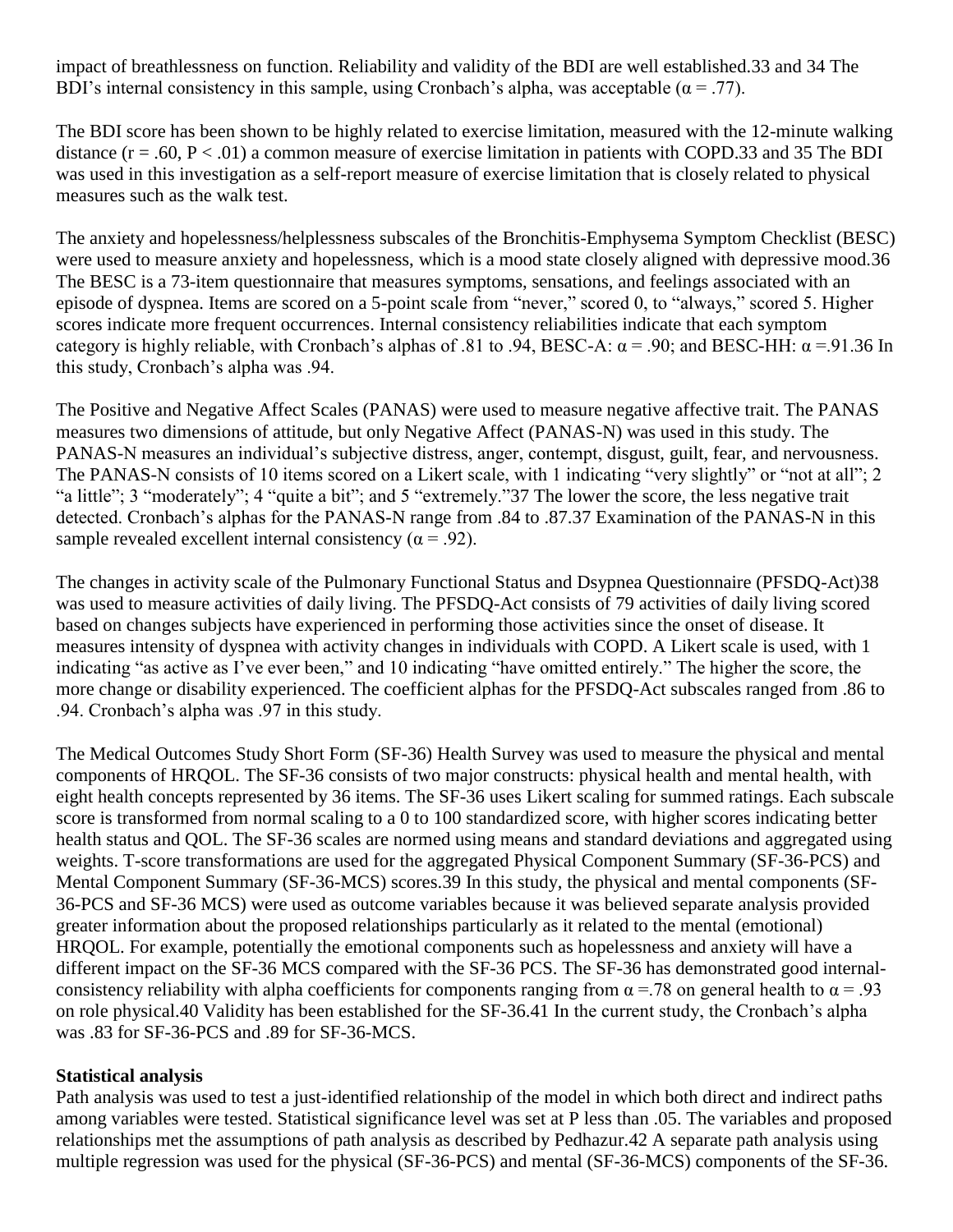Steps in the analysis and the variables entered into the regression are presented in Table I. Pearson's correlational analysis was used to screen the variables in the model (Table II). For relationships to be examined in the regression analysis, coefficient values of .20 were required to reflect at least minimal relationship strength (small effect size).43 Airway obstruction measured with FEV1 % had correlations less than .20 with other variables in the model, and therefore Step 1 as proposed was not carried out. As each independent variable was entered into the regression model, the change in R2 was examined for statistical significance. Adjusted R2 values and the standardized regression coefficients (betas) were computed.

Table I.

Regression equations to test just-identified relationships in the model

| <b>St</b><br>ep | <b>Dependent variables</b>                    | <b>Independent variables</b>                                                                         |  |  |  |  |
|-----------------|-----------------------------------------------|------------------------------------------------------------------------------------------------------|--|--|--|--|
| $\vert$         | Breathlessness (VAS-D,<br>$VAS-E$             | Airway obstruction (FEV <sub>1</sub> and FVC)                                                        |  |  |  |  |
| $ 2\rangle$     | Physical impairment (BDI)                     | Breathlessness and airway obstruction                                                                |  |  |  |  |
| $\vert 3 \vert$ | Anxiety and Hopelessness<br>(BESC-A, BESC-HH) | Physical impairment, breathlessness, and airway obstruction                                          |  |  |  |  |
| $\vert 4 \vert$ | Negative Affective Trait<br>$(PANAS-N)$       | Anxiety and hopelessness, physical impairment, breathlessness, and airway<br>obstruction             |  |  |  |  |
| $\overline{5}$  |                                               | Reduced Activities of Daily Negative affective trait, anxiety and hopelessness, physical impairment, |  |  |  |  |
|                 | Living (PFSDQ-Act)                            | breathlessness, and airway obstruction                                                               |  |  |  |  |
| $\overline{6}$  | HRQOL (SF-36: PCS,                            | Reduced activities of daily living, negative affective trait, anxiety and                            |  |  |  |  |
|                 | MCS                                           | hopelessness, physical impairment, breathlessness, and airway obstruction                            |  |  |  |  |

*VAS*, Visual Analogue Scale; *FEV1*, forced expiratory volume in 1 second; *FVC*, forced vital capacity; *BDI*, Baseline Dyspnea Index; *BESC-A*, Bronchitis Emphysema Symptom Checklist-Anxiety; *BESC-HH*, BESChopelessness/helplessness; *PANAS-N* Positive and Negative Affect Scale–Negative Affect; *PFSDQ-Act*, Pulmonary Functional Status and Dyspnea Questionnaire changes in activity scale; *HRQOL*, health-related quality of life; *SF*, Short Form; *PCS*, Physical Component Summary; *MCS*, Mental Component Summary.

Table II.

Pearson product moment correlation coefficients for model variables  $(N = 58)$ 

| <b>Variables</b>              |  | $1\vert 2\vert 3$  | 5                |                                           |                | 8    |
|-------------------------------|--|--------------------|------------------|-------------------------------------------|----------------|------|
| $\vert 1.$ FEV <sub>1</sub> % |  | $ .01$ – 17 $ .17$ | $.12$ $.03$      |                                           | -.07           | - 08 |
| 2. <i>VAS</i>                 |  |                    |                  | $.26*$ $.32*$ $.41*$ $.33*$ $.29*$ $.54*$ |                |      |
| $3.$ BDI                      |  |                    |                  | $-.24$ $\ast$ -.27 -.56 $\ast$ -.66† -.18 |                |      |
| 4. BESC                       |  |                    | $.58\dagger$ .23 |                                           | $-.28$ $+-.47$ |      |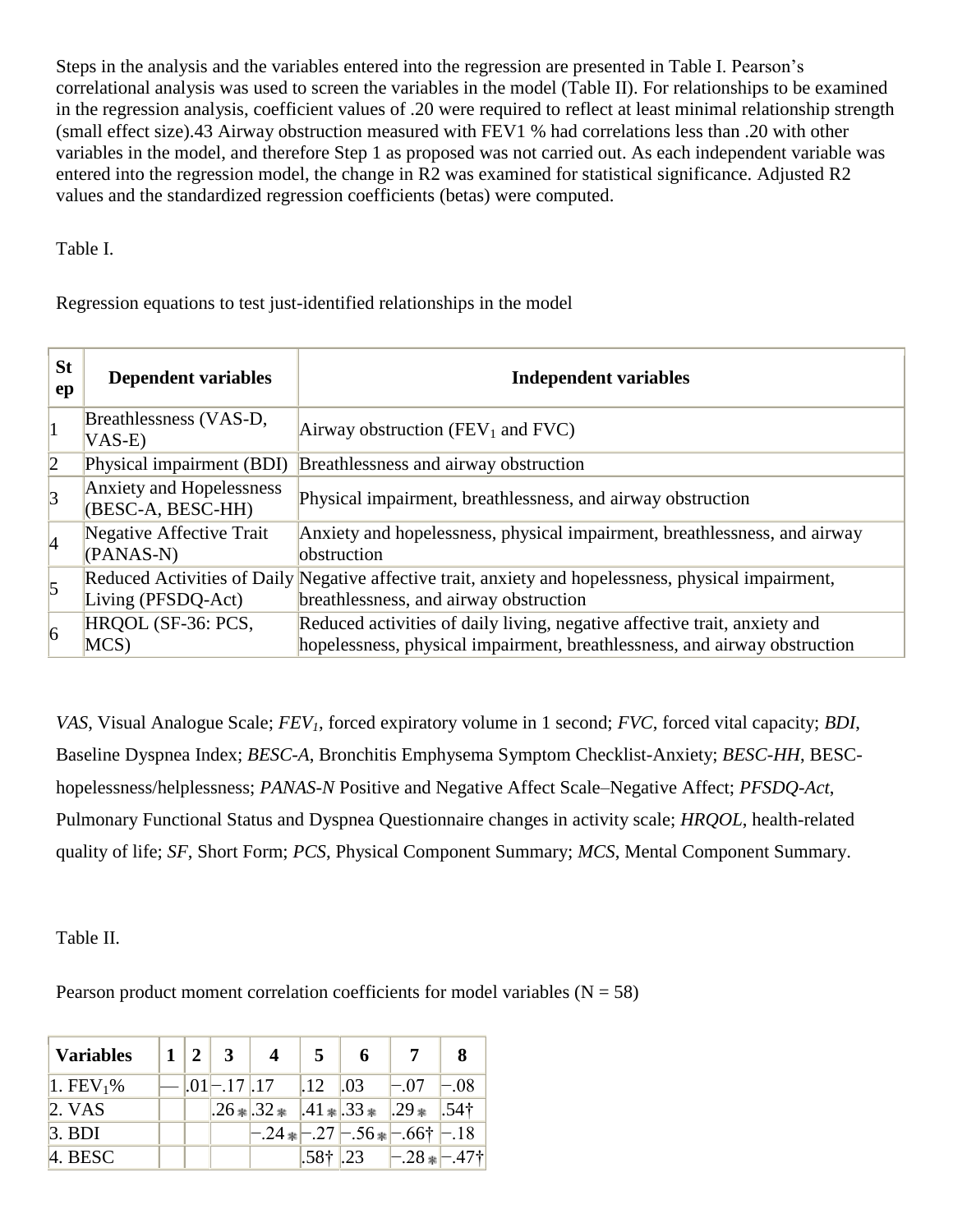| <b>Variables</b> | $\mathbf{2}$ | 3 | 5 | 6 |                  |          |
|------------------|--------------|---|---|---|------------------|----------|
| $5. NAS$         |              |   |   |   | -.06             | $-74$ tl |
| 6. PFSDQ         |              |   |   |   | .62 <sup>†</sup> | .14      |
| 7. SF-36 PCS     |              |   |   |   |                  |          |
| 8. SF-36 MCS     |              |   |   |   |                  |          |

Numbers in bold and italics represent those below the .20 criteria.

FEV1%, Forced expiratory volume in 1 second percentage of predicted norms; VAS, Visual Analogue Scale combined average breathing distress and effort score; BDI, Baseline Dyspnea Index; BESC, Summated scores of the helplessness/hopelessness and anxiety subscales of the Bronchitis Emphysema Symptom Checklist; NAS, Negative Affect Scale; PFSDQ, The activity component of the Pulmonary Functional Status and Dyspnea Questionnaire; SF-36 PCS, Short Form-36 Physical Component Summary; SF-36 MCS, Short Form-36 Mental Component Summary.

 $P < .05$ .

 $^{\dagger} P < .01$ .

#### *Results*

Subjects' ages ( $N = 58$ ) ranged from 55 to 88 years, with a mean of 70.2 years (standard deviation = 8.28). Thirty-four (59%) were men, and 24 (41%) were women. Subjects had moderate to severe airflow obstruction  $(M = 40.49\%)$ , as evidenced by the values on FEV1 percentage of predicted. The average time since diagnosis with COPD was 15.53 years (standard deviation  $= 16.39$ ). Approximately 97% of the subjects used an inhaled bronchodilator (β-2 agonist or anticholinergic type), and 74.1% used two or three different kinds of inhalers. Oral prednisone was taken by 16.3% of the subjects. Twelve subjects (21%) were on continuous supplemental oxygen.

Four just-identified paths were included in the model: (1) direct effect of breathlessness on reduced activities of daily living; (2) direct effect of breathlessness on negative affective trait; (3) direct effect of breathlessness on mental health component of HRQOL; and (4) direct effect of physical impairment on physical component of HRQOL (Fig 3).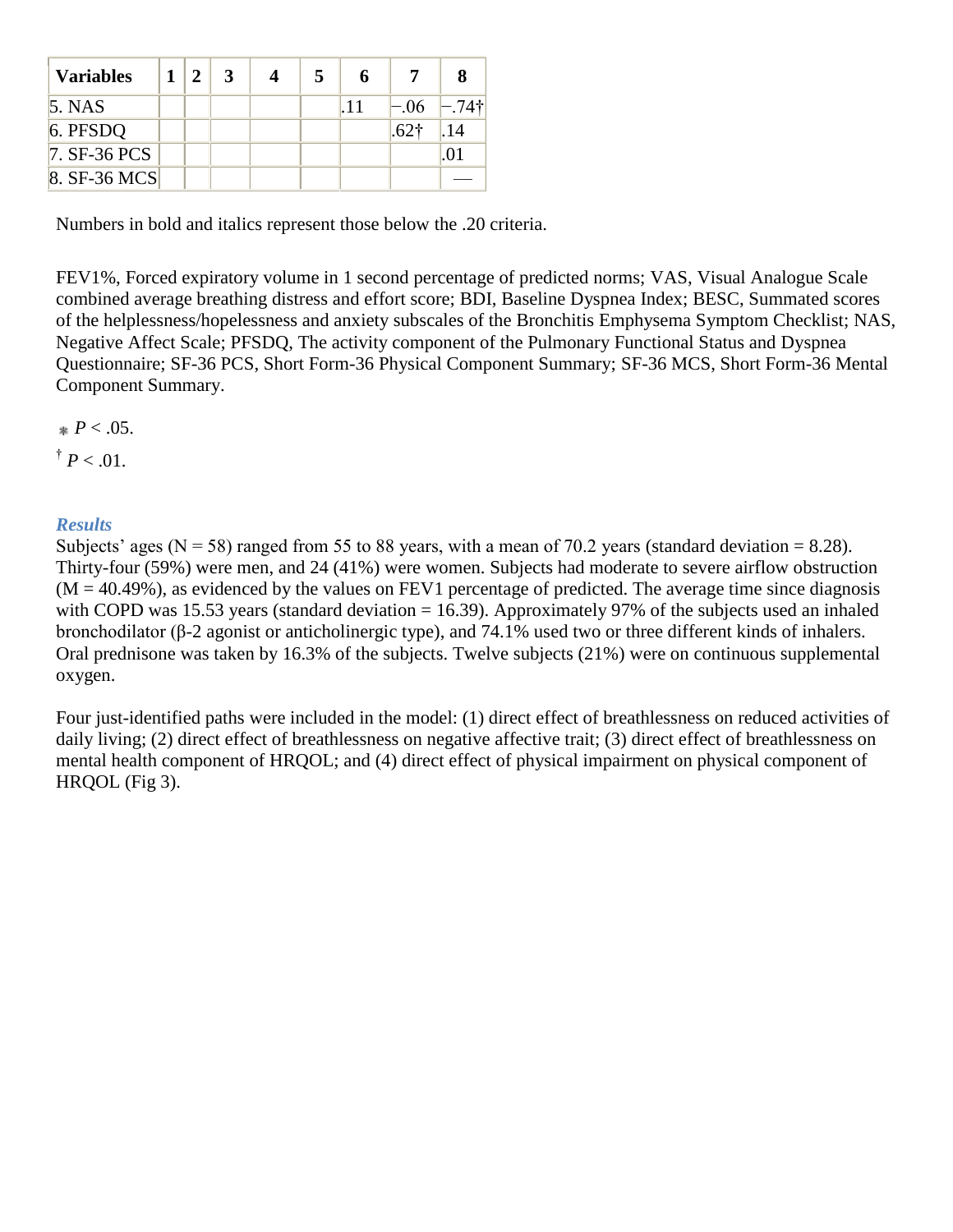

#### Fig 3. HRQOL in COPD.

In the final model, variables that have impacts on the physical health component of HRQOL included breathlessness, physical impairment and reduced activities of daily living (adjusted  $R2 = .52$ ,  $P < .001$ ), and variables that had an impact on the mental health component of HRQOL were breathlessness, hopelessness and anxiety, and negative affective trait (adjusted  $R2 = .58$ ,  $P < .001$ ). Breathlessness and negative affective trait had significant direct impacts on mental health component of HRQOL and physical impairment, and reduced activities of daily living had significant direct effects on the physical health component [\(Fig 3\)](http://www.sciencedirect.com/science?_ob=ArticleURL&_udi=B6WG7-4HP9BHK-F&_user=628623&_coverDate=12%2F31%2F2005&_rdoc=13&_fmt=high&_orig=browse&_origin=browse&_zone=rslt_list_item&_srch=doc-info(%23toc%236815%232005%23999659993%23612538%23FLA%23display%23Volume)&_cdi=6815&_sort=d&_docanchor=&_ct=21&_acct=C000033084&_version=1&_urlVersion=0&_userid=628623&md5=6babb48336f03f5d3e8ca25184edc497&searchtype=a#fig3). Also, breathlessness ( $\beta = -0.26$ , P < .05) through physical impairment ( $\beta = -0.50$ , P < .001) and reduced activities of daily living ( $\beta = -31$ ,  $P < .001$ ) had a strong effect on the physical component of HRQOL and breathlessness ( $\beta$  $=$  .27, P < .05) through hopelessness and anxiety (β = .50, P < .001) and negative affective trait (β = -.62, P < .001) had a strong effect on the mental component of HRQOL. Although it was hypothesized that hopelessness and anxiety would have a direct effect on HRQOL, this was not supported by the data; hopelessness and anxiety had only indirect effects through negative affective trait.

#### *Discussion*

Breathlessness, negative affective trait, physical impairment, and reduced activities of daily living had significant impacts on HRQOL in these individuals with COPD. Breathlessness had particularly adverse effects on an individual's perception of mental health. This finding is congruent with a recent study that examined the relationships of breathlessness and disease severity to HRQOL in individuals with COP[D44](http://www.sciencedirect.com/science?_ob=ArticleURL&_udi=B6WG7-4HP9BHK-F&_user=628623&_coverDate=12%2F31%2F2005&_rdoc=13&_fmt=high&_orig=browse&_origin=browse&_zone=rslt_list_item&_srch=doc-info(%23toc%236815%232005%23999659993%23612538%23FLA%23display%23Volume)&_cdi=6815&_sort=d&_docanchor=&_ct=21&_acct=C000033084&_version=1&_urlVersion=0&_userid=628623&md5=6babb48336f03f5d3e8ca25184edc497&searchtype=a#bib44) and found that individuals with more severe breathlessness had poorer scores on the mental health component of HRQOL and on two areas of physical HRQOL. The results are also consistent with Moody et al'[s20](http://www.sciencedirect.com/science?_ob=ArticleURL&_udi=B6WG7-4HP9BHK-F&_user=628623&_coverDate=12%2F31%2F2005&_rdoc=13&_fmt=high&_orig=browse&_origin=browse&_zone=rslt_list_item&_srch=doc-info(%23toc%236815%232005%23999659993%23612538%23FLA%23display%23Volume)&_cdi=6815&_sort=d&_docanchor=&_ct=21&_acct=C000033084&_version=1&_urlVersion=0&_userid=628623&md5=6babb48336f03f5d3e8ca25184edc497&searchtype=a#bib20) model for individuals with COPD, in which dyspnea severity has a direct effect on HRQOL. Unlike Moody et al's study, 20 however, in this study breathlessness was more associated with the mental component of HRQOL than the physical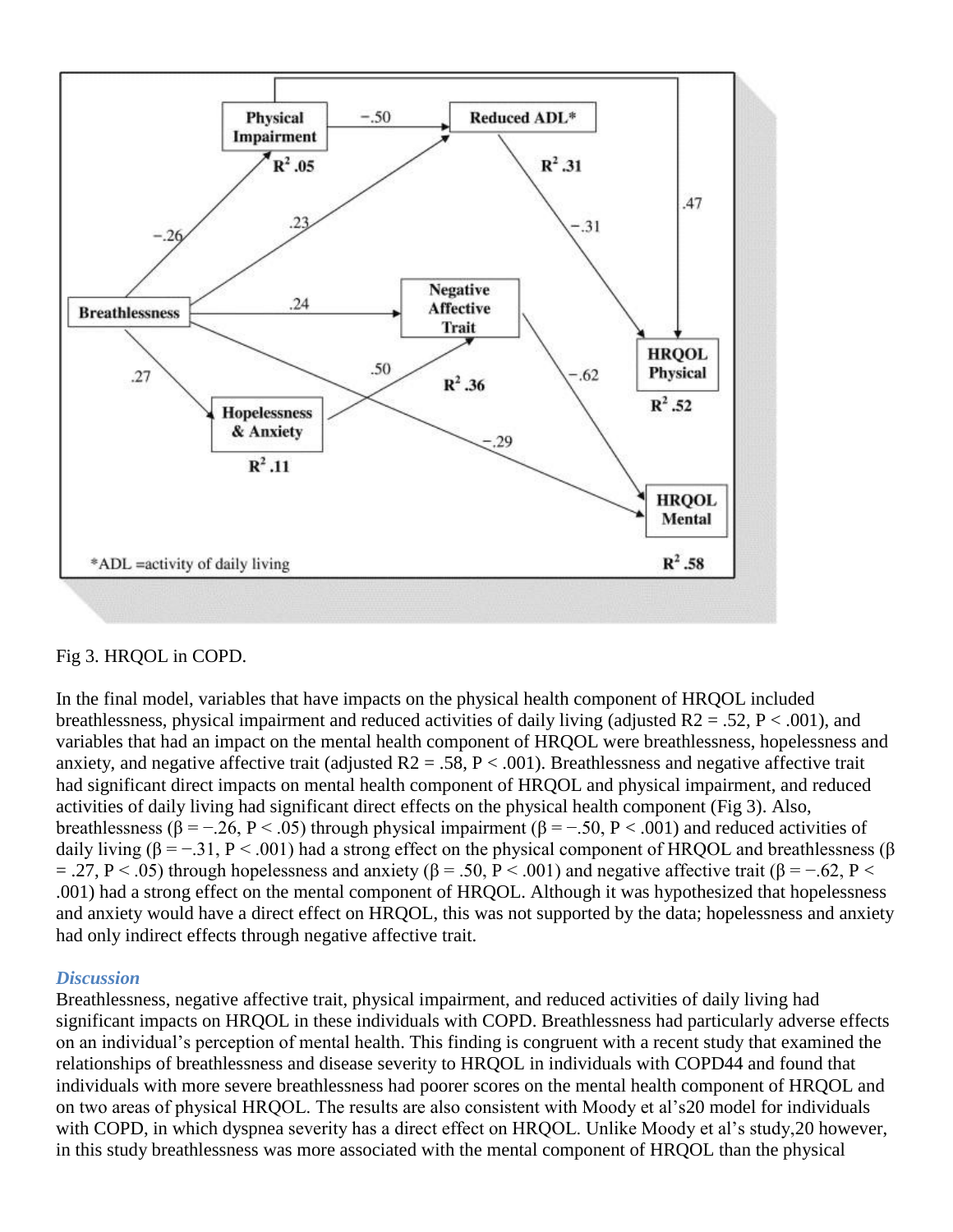component. Breathlessness was related to physical impairment in this study: the greater the breathlessness, the greater the physical impairment. Previous studie[s45](http://www.sciencedirect.com/science?_ob=ArticleURL&_udi=B6WG7-4HP9BHK-F&_user=628623&_coverDate=12%2F31%2F2005&_rdoc=13&_fmt=high&_orig=browse&_origin=browse&_zone=rslt_list_item&_srch=doc-info(%23toc%236815%232005%23999659993%23612538%23FLA%23display%23Volume)&_cdi=6815&_sort=d&_docanchor=&_ct=21&_acct=C000033084&_version=1&_urlVersion=0&_userid=628623&md5=6babb48336f03f5d3e8ca25184edc497&searchtype=a#bib45) and [46](http://www.sciencedirect.com/science?_ob=ArticleURL&_udi=B6WG7-4HP9BHK-F&_user=628623&_coverDate=12%2F31%2F2005&_rdoc=13&_fmt=high&_orig=browse&_origin=browse&_zone=rslt_list_item&_srch=doc-info(%23toc%236815%232005%23999659993%23612538%23FLA%23display%23Volume)&_cdi=6815&_sort=d&_docanchor=&_ct=21&_acct=C000033084&_version=1&_urlVersion=0&_userid=628623&md5=6babb48336f03f5d3e8ca25184edc497&searchtype=a#bib46) have also found that breathlessness was a predictor of physical impairment. Finally, the relationship observed here between breathlessness and hopelessness and anxiety is also consistent with other findings[.31,](http://www.sciencedirect.com/science?_ob=ArticleURL&_udi=B6WG7-4HP9BHK-F&_user=628623&_coverDate=12%2F31%2F2005&_rdoc=13&_fmt=high&_orig=browse&_origin=browse&_zone=rslt_list_item&_srch=doc-info(%23toc%236815%232005%23999659993%23612538%23FLA%23display%23Volume)&_cdi=6815&_sort=d&_docanchor=&_ct=21&_acct=C000033084&_version=1&_urlVersion=0&_userid=628623&md5=6babb48336f03f5d3e8ca25184edc497&searchtype=a#bib31) [36,](http://www.sciencedirect.com/science?_ob=ArticleURL&_udi=B6WG7-4HP9BHK-F&_user=628623&_coverDate=12%2F31%2F2005&_rdoc=13&_fmt=high&_orig=browse&_origin=browse&_zone=rslt_list_item&_srch=doc-info(%23toc%236815%232005%23999659993%23612538%23FLA%23display%23Volume)&_cdi=6815&_sort=d&_docanchor=&_ct=21&_acct=C000033084&_version=1&_urlVersion=0&_userid=628623&md5=6babb48336f03f5d3e8ca25184edc497&searchtype=a#bib36) [47,](http://www.sciencedirect.com/science?_ob=ArticleURL&_udi=B6WG7-4HP9BHK-F&_user=628623&_coverDate=12%2F31%2F2005&_rdoc=13&_fmt=high&_orig=browse&_origin=browse&_zone=rslt_list_item&_srch=doc-info(%23toc%236815%232005%23999659993%23612538%23FLA%23display%23Volume)&_cdi=6815&_sort=d&_docanchor=&_ct=21&_acct=C000033084&_version=1&_urlVersion=0&_userid=628623&md5=6babb48336f03f5d3e8ca25184edc497&searchtype=a#bib47) [48](http://www.sciencedirect.com/science?_ob=ArticleURL&_udi=B6WG7-4HP9BHK-F&_user=628623&_coverDate=12%2F31%2F2005&_rdoc=13&_fmt=high&_orig=browse&_origin=browse&_zone=rslt_list_item&_srch=doc-info(%23toc%236815%232005%23999659993%23612538%23FLA%23display%23Volume)&_cdi=6815&_sort=d&_docanchor=&_ct=21&_acct=C000033084&_version=1&_urlVersion=0&_userid=628623&md5=6babb48336f03f5d3e8ca25184edc497&searchtype=a#bib48) and [49](http://www.sciencedirect.com/science?_ob=ArticleURL&_udi=B6WG7-4HP9BHK-F&_user=628623&_coverDate=12%2F31%2F2005&_rdoc=13&_fmt=high&_orig=browse&_origin=browse&_zone=rslt_list_item&_srch=doc-info(%23toc%236815%232005%23999659993%23612538%23FLA%23display%23Volume)&_cdi=6815&_sort=d&_docanchor=&_ct=21&_acct=C000033084&_version=1&_urlVersion=0&_userid=628623&md5=6babb48336f03f5d3e8ca25184edc497&searchtype=a#bib49)

Reduced activities of daily living and physical impairment had significant impacts on the physical health component of HRQOL. This is in consistent with the work of Schrier and colleague[s15](http://www.sciencedirect.com/science?_ob=ArticleURL&_udi=B6WG7-4HP9BHK-F&_user=628623&_coverDate=12%2F31%2F2005&_rdoc=13&_fmt=high&_orig=browse&_origin=browse&_zone=rslt_list_item&_srch=doc-info(%23toc%236815%232005%23999659993%23612538%23FLA%23display%23Volume)&_cdi=6815&_sort=d&_docanchor=&_ct=21&_acct=C000033084&_version=1&_urlVersion=0&_userid=628623&md5=6babb48336f03f5d3e8ca25184edc497&searchtype=a#bib15) and Viramontes and O'Brien[,18](http://www.sciencedirect.com/science?_ob=ArticleURL&_udi=B6WG7-4HP9BHK-F&_user=628623&_coverDate=12%2F31%2F2005&_rdoc=13&_fmt=high&_orig=browse&_origin=browse&_zone=rslt_list_item&_srch=doc-info(%23toc%236815%232005%23999659993%23612538%23FLA%23display%23Volume)&_cdi=6815&_sort=d&_docanchor=&_ct=21&_acct=C000033084&_version=1&_urlVersion=0&_userid=628623&md5=6babb48336f03f5d3e8ca25184edc497&searchtype=a#bib18) who found an association between reduced activities of daily living and decreased HRQOL. Similarly, Mahler and Mackowia[k50](http://www.sciencedirect.com/science?_ob=ArticleURL&_udi=B6WG7-4HP9BHK-F&_user=628623&_coverDate=12%2F31%2F2005&_rdoc=13&_fmt=high&_orig=browse&_origin=browse&_zone=rslt_list_item&_srch=doc-info(%23toc%236815%232005%23999659993%23612538%23FLA%23display%23Volume)&_cdi=6815&_sort=d&_docanchor=&_ct=21&_acct=C000033084&_version=1&_urlVersion=0&_userid=628623&md5=6babb48336f03f5d3e8ca25184edc497&searchtype=a#bib50) found that physical impairment was strongly correlated with the physical health component of HRQOL, and Moody and colleague[s20](http://www.sciencedirect.com/science?_ob=ArticleURL&_udi=B6WG7-4HP9BHK-F&_user=628623&_coverDate=12%2F31%2F2005&_rdoc=13&_fmt=high&_orig=browse&_origin=browse&_zone=rslt_list_item&_srch=doc-info(%23toc%236815%232005%23999659993%23612538%23FLA%23display%23Volume)&_cdi=6815&_sort=d&_docanchor=&_ct=21&_acct=C000033084&_version=1&_urlVersion=0&_userid=628623&md5=6babb48336f03f5d3e8ca25184edc497&searchtype=a#bib20) found that reduced activities of daily living were associated with decreased QOL.

Negative affective trait had a strong direct impact on the mental health component of HRQOL: the higher the negative affective trait score, the lower the score on the mental health. Similarly, Koller and colleague[s51](http://www.sciencedirect.com/science?_ob=ArticleURL&_udi=B6WG7-4HP9BHK-F&_user=628623&_coverDate=12%2F31%2F2005&_rdoc=13&_fmt=high&_orig=browse&_origin=browse&_zone=rslt_list_item&_srch=doc-info(%23toc%236815%232005%23999659993%23612538%23FLA%23display%23Volume)&_cdi=6815&_sort=d&_docanchor=&_ct=21&_acct=C000033084&_version=1&_urlVersion=0&_userid=628623&md5=6babb48336f03f5d3e8ca25184edc497&searchtype=a#bib51) found that in individuals with cancer, those with negative affective trait had poorer general HRQOL. Watson and Pennebake[r52](http://www.sciencedirect.com/science?_ob=ArticleURL&_udi=B6WG7-4HP9BHK-F&_user=628623&_coverDate=12%2F31%2F2005&_rdoc=13&_fmt=high&_orig=browse&_origin=browse&_zone=rslt_list_item&_srch=doc-info(%23toc%236815%232005%23999659993%23612538%23FLA%23display%23Volume)&_cdi=6815&_sort=d&_docanchor=&_ct=21&_acct=C000033084&_version=1&_urlVersion=0&_userid=628623&md5=6babb48336f03f5d3e8ca25184edc497&searchtype=a#bib52) and Watson et a[l37](http://www.sciencedirect.com/science?_ob=ArticleURL&_udi=B6WG7-4HP9BHK-F&_user=628623&_coverDate=12%2F31%2F2005&_rdoc=13&_fmt=high&_orig=browse&_origin=browse&_zone=rslt_list_item&_srch=doc-info(%23toc%236815%232005%23999659993%23612538%23FLA%23display%23Volume)&_cdi=6815&_sort=d&_docanchor=&_ct=21&_acct=C000033084&_version=1&_urlVersion=0&_userid=628623&md5=6babb48336f03f5d3e8ca25184edc497&searchtype=a#bib37) also reported that people with more negative affective trait were more likely to have negative perceptions of their health and were less satisfied with their lives. A unique implication of these findings for nurses and health care providers is the need to be aware that breathlessness has a direct impact on negative affective trait. Negative affective trait is strongly associated with decreased mental component of HRQOL in individuals with COPD, and this association has been neglected in practice. People with higher negative affective trait are more likely to perceive decreased HRQOL.

This study was a secondary analysis of data, however, limiting the fit between the conceptual definitions of variables and the instruments used in the original study, and restricting variables to those in the original data set[.53,](http://www.sciencedirect.com/science?_ob=ArticleURL&_udi=B6WG7-4HP9BHK-F&_user=628623&_coverDate=12%2F31%2F2005&_rdoc=13&_fmt=high&_orig=browse&_origin=browse&_zone=rslt_list_item&_srch=doc-info(%23toc%236815%232005%23999659993%23612538%23FLA%23display%23Volume)&_cdi=6815&_sort=d&_docanchor=&_ct=21&_acct=C000033084&_version=1&_urlVersion=0&_userid=628623&md5=6babb48336f03f5d3e8ca25184edc497&searchtype=a#bib53) [54](http://www.sciencedirect.com/science?_ob=ArticleURL&_udi=B6WG7-4HP9BHK-F&_user=628623&_coverDate=12%2F31%2F2005&_rdoc=13&_fmt=high&_orig=browse&_origin=browse&_zone=rslt_list_item&_srch=doc-info(%23toc%236815%232005%23999659993%23612538%23FLA%23display%23Volume)&_cdi=6815&_sort=d&_docanchor=&_ct=21&_acct=C000033084&_version=1&_urlVersion=0&_userid=628623&md5=6babb48336f03f5d3e8ca25184edc497&searchtype=a#bib54) and [55](http://www.sciencedirect.com/science?_ob=ArticleURL&_udi=B6WG7-4HP9BHK-F&_user=628623&_coverDate=12%2F31%2F2005&_rdoc=13&_fmt=high&_orig=browse&_origin=browse&_zone=rslt_list_item&_srch=doc-info(%23toc%236815%232005%23999659993%23612538%23FLA%23display%23Volume)&_cdi=6815&_sort=d&_docanchor=&_ct=21&_acct=C000033084&_version=1&_urlVersion=0&_userid=628623&md5=6babb48336f03f5d3e8ca25184edc497&searchtype=a#bib55) Another limitation of this investigation was the lack of control on temporal ordering of predictor variables. Jones' original model proposed numerous reciprocal relationships that were not tested in this investigation and speak to the cyclical relationship of breathlessness, emotions, HRQOL, and the difficulty establishing cause and effect. Also the small sample in the study poses a problem. In causal modeling, a large sample is required to test the theoretic model to reduce the artificial inflation of relationships[.56](http://www.sciencedirect.com/science?_ob=ArticleURL&_udi=B6WG7-4HP9BHK-F&_user=628623&_coverDate=12%2F31%2F2005&_rdoc=13&_fmt=high&_orig=browse&_origin=browse&_zone=rslt_list_item&_srch=doc-info(%23toc%236815%232005%23999659993%23612538%23FLA%23display%23Volume)&_cdi=6815&_sort=d&_docanchor=&_ct=21&_acct=C000033084&_version=1&_urlVersion=0&_userid=628623&md5=6babb48336f03f5d3e8ca25184edc497&searchtype=a#bib56) Many factors that were not examined in the present study might influence the perception of HRQOL of an individual with COPD, including demographic variables, disease severity, weather conditions, participation of pulmonary rehabilitation program, self-efficacy, and social support. Also small sample size reduced statistical power and increased the risk of type II error. Therefore, given these limitations, the study needs to be replicated with temporal ordering a larger sample and analysis techniques that allow examination of reciprocal relationships to make any definitive statements about these HRQOL relationships in individuals with COPD.

Although more research is needed, the study findings suggest that breathlessness has significant adverse effects on an individual's perception of HRQOL. The major implication of these findings for clinical practice is that nurses and other health care providers should assess dyspnea and activity levels and be aware of how these may influence HRQOL. Health care providers can help individuals with COPD decrease breathlessness through participating in educational, rehabilitation, or other programs, designed to decrease breathing effort and associated distress. Nurses and other health care providers should also be aware that both physical impairment and reduced activities of daily living can lead to poorer HRQOL and implement interventions to decrease physical impairment and increase activities of daily living such as encourage patients participating in pulmonary rehabilitation program as a mechanism to improve symptoms and increase HRQOL. Finally, nurses should assess for signs of negative affective trait and be aware that hopelessness and anxiety may be associated with this trait. Nurses need to recommend treatment for hopelessness and anxiety even though negative affective trait may not be amenable to treatment. Nurses need to consider implementing interventions that are targeted at symptom experience, and that are coordinated with family, other health care providers, and the health care system to decrease the impacts of breathlessness, physical impairment, and negative affect on HRQOL[.56](http://www.sciencedirect.com/science?_ob=ArticleURL&_udi=B6WG7-4HP9BHK-F&_user=628623&_coverDate=12%2F31%2F2005&_rdoc=13&_fmt=high&_orig=browse&_origin=browse&_zone=rslt_list_item&_srch=doc-info(%23toc%236815%232005%23999659993%23612538%23FLA%23display%23Volume)&_cdi=6815&_sort=d&_docanchor=&_ct=21&_acct=C000033084&_version=1&_urlVersion=0&_userid=628623&md5=6babb48336f03f5d3e8ca25184edc497&searchtype=a#bib56)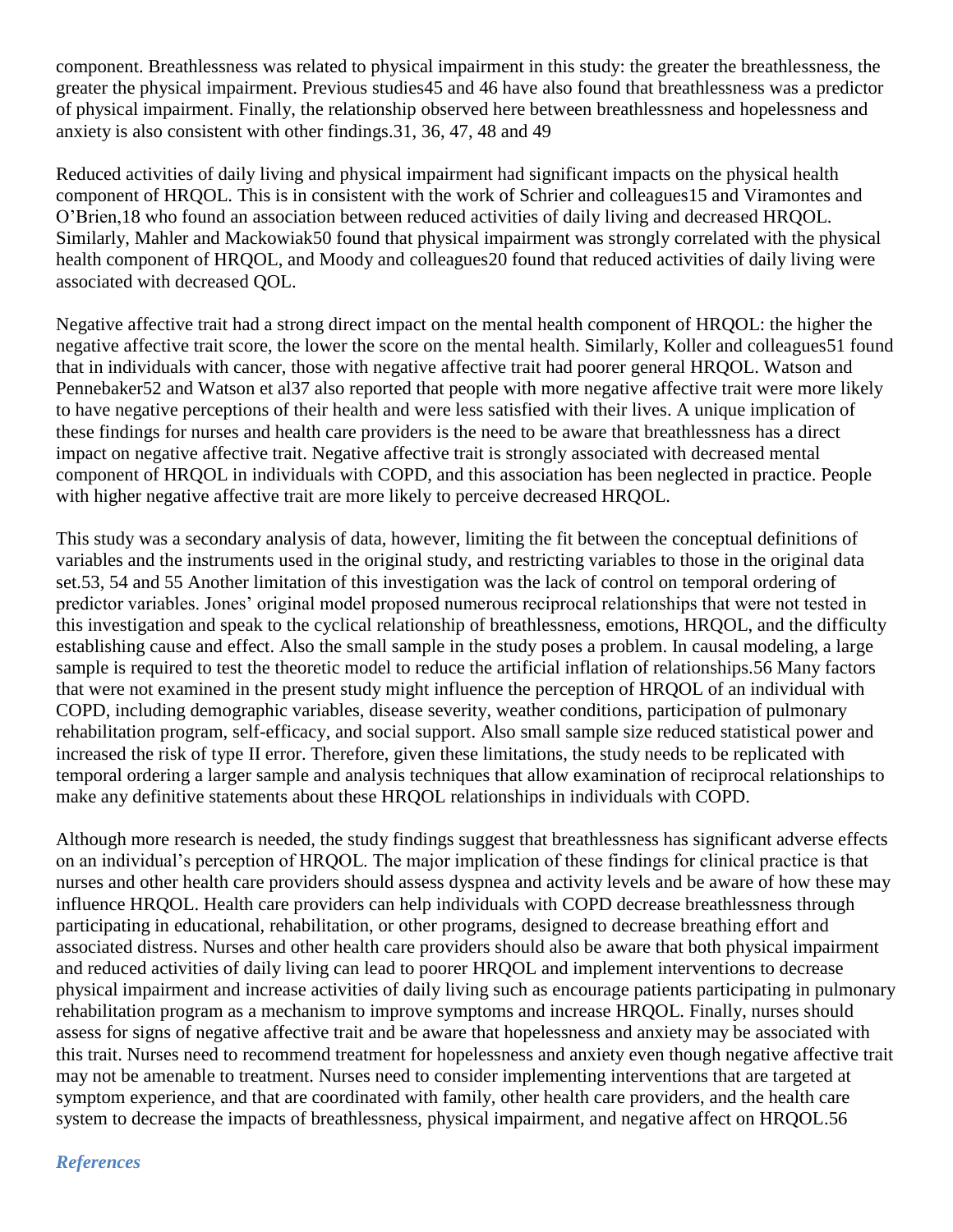[1](http://www.sciencedirect.com/science?_ob=ArticleURL&_udi=B6WG7-4HP9BHK-F&_user=628623&_coverDate=12%2F31%2F2005&_rdoc=13&_fmt=high&_orig=browse&_origin=browse&_zone=rslt_list_item&_srch=doc-info(%23toc%236815%232005%23999659993%23612538%23FLA%23display%23Volume)&_cdi=6815&_sort=d&_docanchor=&_ct=21&_acct=C000033084&_version=1&_urlVersion=0&_userid=628623&md5=6babb48336f03f5d3e8ca25184edc497&searchtype=a#bbib1) Center for Chronic Disease Control and Prevention November, Measuring healthy days: population assessment of health-related quality of life, U.S. Department of Health and Human Services, Washington, D.C (2000).

[2](http://www.sciencedirect.com/science?_ob=ArticleURL&_udi=B6WG7-4HP9BHK-F&_user=628623&_coverDate=12%2F31%2F2005&_rdoc=13&_fmt=high&_orig=browse&_origin=browse&_zone=rslt_list_item&_srch=doc-info(%23toc%236815%232005%23999659993%23612538%23FLA%23display%23Volume)&_cdi=6815&_sort=d&_docanchor=&_ct=21&_acct=C000033084&_version=1&_urlVersion=0&_userid=628623&md5=6babb48336f03f5d3e8ca25184edc497&searchtype=a#bbib2) M. Ferrer, J. Alonso, J. Morera, R.M. Marrades, A. Khalaf and M.C. Aguar et al., Chronic obstructive pulmonary disease stage and health-related quality of life, Ann Intern Med 127 (1997), pp. 1072–1079. [3](http://www.sciencedirect.com/science?_ob=ArticleURL&_udi=B6WG7-4HP9BHK-F&_user=628623&_coverDate=12%2F31%2F2005&_rdoc=13&_fmt=high&_orig=browse&_origin=browse&_zone=rslt_list_item&_srch=doc-info(%23toc%236815%232005%23999659993%23612538%23FLA%23display%23Volume)&_cdi=6815&_sort=d&_docanchor=&_ct=21&_acct=C000033084&_version=1&_urlVersion=0&_userid=628623&md5=6babb48336f03f5d3e8ca25184edc497&searchtype=a#bbib3) H.F.S. Kim, M.E. Kunik, V.A. Molinari, S.L. Hillman, S. Lalani and C.A. Orengo et al., Functional impairment in COPD patients: the impact of anxiety and depression, Psychosomatics 41 (2000), pp. 465–471.

[4](http://www.sciencedirect.com/science?_ob=ArticleURL&_udi=B6WG7-4HP9BHK-F&_user=628623&_coverDate=12%2F31%2F2005&_rdoc=13&_fmt=high&_orig=browse&_origin=browse&_zone=rslt_list_item&_srch=doc-info(%23toc%236815%232005%23999659993%23612538%23FLA%23display%23Volume)&_cdi=6815&_sort=d&_docanchor=&_ct=21&_acct=C000033084&_version=1&_urlVersion=0&_userid=628623&md5=6babb48336f03f5d3e8ca25184edc497&searchtype=a#bbib4) A.G. Rodriguez, A.B. Picabia and A.P.S. Gregorio, Illness behavior, coping, and health-related quality of life: conceptual implications obtained from a study of patients with pulmonary disorders, Eur Psychologist 7 (2002) (2), pp. 125–133. [Abstract](http://www.sciencedirect.com/science?_ob=ArticleURL&_udi=B6X0G-47GH93K-4&_user=628623&_coverDate=06%2F30%2F2002&_fmt=abstract&_orig=browse&_origin=browse&_cdi=7214&view=c&_acct=C000033084&_version=1&_urlVersion=0&_userid=628623&md5=a7b67c7f364b1005f405382a167106d4&ref=full)

[5](http://www.sciencedirect.com/science?_ob=ArticleURL&_udi=B6WG7-4HP9BHK-F&_user=628623&_coverDate=12%2F31%2F2005&_rdoc=13&_fmt=high&_orig=browse&_origin=browse&_zone=rslt_list_item&_srch=doc-info(%23toc%236815%232005%23999659993%23612538%23FLA%23display%23Volume)&_cdi=6815&_sort=d&_docanchor=&_ct=21&_acct=C000033084&_version=1&_urlVersion=0&_userid=628623&md5=6babb48336f03f5d3e8ca25184edc497&searchtype=a#bbib5) B. Felker, W. Katon, S.C. Hedrick, J. Rasmussen, K. McKnight and M.B. McDonnell et al., The association between depressive symptoms and health status in patients with chronic pulmonary disease, Gen Hosp Psychiatry 23 (2001), pp. 56–61.

[6](http://www.sciencedirect.com/science?_ob=ArticleURL&_udi=B6WG7-4HP9BHK-F&_user=628623&_coverDate=12%2F31%2F2005&_rdoc=13&_fmt=high&_orig=browse&_origin=browse&_zone=rslt_list_item&_srch=doc-info(%23toc%236815%232005%23999659993%23612538%23FLA%23display%23Volume)&_cdi=6815&_sort=d&_docanchor=&_ct=21&_acct=C000033084&_version=1&_urlVersion=0&_userid=628623&md5=6babb48336f03f5d3e8ca25184edc497&searchtype=a#bbib6) P.W. Jones, Issues concerning health-related quality of life in COPD, Chest 107 (1995), pp. 187S–193S. [7](http://www.sciencedirect.com/science?_ob=ArticleURL&_udi=B6WG7-4HP9BHK-F&_user=628623&_coverDate=12%2F31%2F2005&_rdoc=13&_fmt=high&_orig=browse&_origin=browse&_zone=rslt_list_item&_srch=doc-info(%23toc%236815%232005%23999659993%23612538%23FLA%23display%23Volume)&_cdi=6815&_sort=d&_docanchor=&_ct=21&_acct=C000033084&_version=1&_urlVersion=0&_userid=628623&md5=6babb48336f03f5d3e8ca25184edc497&searchtype=a#bbib7) H.C. McCathie, S.H. Spence and R.L. Tate, Adjustment to chronic obstructive pulmonary disease: the importance of psychological factors, Eur Respir J 19 (2002), pp. 47–53.

[8](http://www.sciencedirect.com/science?_ob=ArticleURL&_udi=B6WG7-4HP9BHK-F&_user=628623&_coverDate=12%2F31%2F2005&_rdoc=13&_fmt=high&_orig=browse&_origin=browse&_zone=rslt_list_item&_srch=doc-info(%23toc%236815%232005%23999659993%23612538%23FLA%23display%23Volume)&_cdi=6815&_sort=d&_docanchor=&_ct=21&_acct=C000033084&_version=1&_urlVersion=0&_userid=628623&md5=6babb48336f03f5d3e8ca25184edc497&searchtype=a#bbib8) A.M. Yohannes, J. Roomi, K. Waters and M.J. Connolly, Quality of life in elderly patients with COPD: measurement and predictive factors, Respir Med 92 (1998) (10), pp. 1231–1236.

[9](http://www.sciencedirect.com/science?_ob=ArticleURL&_udi=B6WG7-4HP9BHK-F&_user=628623&_coverDate=12%2F31%2F2005&_rdoc=13&_fmt=high&_orig=browse&_origin=browse&_zone=rslt_list_item&_srch=doc-info(%23toc%236815%232005%23999659993%23612538%23FLA%23display%23Volume)&_cdi=6815&_sort=d&_docanchor=&_ct=21&_acct=C000033084&_version=1&_urlVersion=0&_userid=628623&md5=6babb48336f03f5d3e8ca25184edc497&searchtype=a#bbib9) J.M. Gore, C.J. Brophy and M.A. Greenstone, How well do we care for patients with end stage chronic obstructive pulmonary disease (COPD)? A comparison of palliative care and quality of life in COPD and lung cancer, Thorax 55 (2000), pp. 1000–1006.

[10](http://www.sciencedirect.com/science?_ob=ArticleURL&_udi=B6WG7-4HP9BHK-F&_user=628623&_coverDate=12%2F31%2F2005&_rdoc=13&_fmt=high&_orig=browse&_origin=browse&_zone=rslt_list_item&_srch=doc-info(%23toc%236815%232005%23999659993%23612538%23FLA%23display%23Volume)&_cdi=6815&_sort=d&_docanchor=&_ct=21&_acct=C000033084&_version=1&_urlVersion=0&_userid=628623&md5=6babb48336f03f5d3e8ca25184edc497&searchtype=a#bbib10) J.S. Brown, M.E. Rawlinson and N.C. Hilles, Life satisfaction and chronic disease: exploration of a theoretical model, Med Care 19 (1981) (11), pp. 1136–1146.

[11](http://www.sciencedirect.com/science?_ob=ArticleURL&_udi=B6WG7-4HP9BHK-F&_user=628623&_coverDate=12%2F31%2F2005&_rdoc=13&_fmt=high&_orig=browse&_origin=browse&_zone=rslt_list_item&_srch=doc-info(%23toc%236815%232005%23999659993%23612538%23FLA%23display%23Volume)&_cdi=6815&_sort=d&_docanchor=&_ct=21&_acct=C000033084&_version=1&_urlVersion=0&_userid=628623&md5=6babb48336f03f5d3e8ca25184edc497&searchtype=a#bbib11) E.A. Schlenk, J.A. Erlen, J. Dunbar-Jacob, J. McDowell, S. Engberg and S.M. Sereika et al., Health-related quality of life in chronic disorders: A comparison across studies using the MOS SF-36, Qual Life Res 7 (1998), pp. 57–65.

[12](http://www.sciencedirect.com/science?_ob=ArticleURL&_udi=B6WG7-4HP9BHK-F&_user=628623&_coverDate=12%2F31%2F2005&_rdoc=13&_fmt=high&_orig=browse&_origin=browse&_zone=rslt_list_item&_srch=doc-info(%23toc%236815%232005%23999659993%23612538%23FLA%23display%23Volume)&_cdi=6815&_sort=d&_docanchor=&_ct=21&_acct=C000033084&_version=1&_urlVersion=0&_userid=628623&md5=6babb48336f03f5d3e8ca25184edc497&searchtype=a#bbib12) P.W. Jones, Dyspnea and quality of life in chronic obstructive pulmonary disease. In: D.A. Mahler, Editor, Dyspnea, Marcel Dekker, Inc, New York (1998), pp. 199–219.

[13](http://www.sciencedirect.com/science?_ob=ArticleURL&_udi=B6WG7-4HP9BHK-F&_user=628623&_coverDate=12%2F31%2F2005&_rdoc=13&_fmt=high&_orig=browse&_origin=browse&_zone=rslt_list_item&_srch=doc-info(%23toc%236815%232005%23999659993%23612538%23FLA%23display%23Volume)&_cdi=6815&_sort=d&_docanchor=&_ct=21&_acct=C000033084&_version=1&_urlVersion=0&_userid=628623&md5=6babb48336f03f5d3e8ca25184edc497&searchtype=a#bbib13) P.W. Jones, C.M. Baveystock and P. Littlejohns, Relationships between general health measured with the Sickness Impact Profile and respiratory symptoms, physiological measures, and mood in patients with chronic airflow limitation, Am Rev Respir Dis 140 (1989), pp. 1538–1543.

[14](http://www.sciencedirect.com/science?_ob=ArticleURL&_udi=B6WG7-4HP9BHK-F&_user=628623&_coverDate=12%2F31%2F2005&_rdoc=13&_fmt=high&_orig=browse&_origin=browse&_zone=rslt_list_item&_srch=doc-info(%23toc%236815%232005%23999659993%23612538%23FLA%23display%23Volume)&_cdi=6815&_sort=d&_docanchor=&_ct=21&_acct=C000033084&_version=1&_urlVersion=0&_userid=628623&md5=6babb48336f03f5d3e8ca25184edc497&searchtype=a#bbib14) P.W. Jones, F.H. Quirk, C.M. Baveystock and P. Littlejohns, A self-complete measure of health status for chronic airflow limitation. The St. George's Respiratory Questionnaire, Am Rev Respir Dis 145 (1992) (6), pp. 1321–1327.

[15](http://www.sciencedirect.com/science?_ob=ArticleURL&_udi=B6WG7-4HP9BHK-F&_user=628623&_coverDate=12%2F31%2F2005&_rdoc=13&_fmt=high&_orig=browse&_origin=browse&_zone=rslt_list_item&_srch=doc-info(%23toc%236815%232005%23999659993%23612538%23FLA%23display%23Volume)&_cdi=6815&_sort=d&_docanchor=&_ct=21&_acct=C000033084&_version=1&_urlVersion=0&_userid=628623&md5=6babb48336f03f5d3e8ca25184edc497&searchtype=a#bbib15) A.C. Schrier, F.W. Dekker, A.A. Kaptein and J.H. Dijkman, Quality of life in elderly patients with chronic no-specific lung disease seen in family practice, Chest 98 (1990), pp. 894–899.

[16](http://www.sciencedirect.com/science?_ob=ArticleURL&_udi=B6WG7-4HP9BHK-F&_user=628623&_coverDate=12%2F31%2F2005&_rdoc=13&_fmt=high&_orig=browse&_origin=browse&_zone=rslt_list_item&_srch=doc-info(%23toc%236815%232005%23999659993%23612538%23FLA%23display%23Volume)&_cdi=6815&_sort=d&_docanchor=&_ct=21&_acct=C000033084&_version=1&_urlVersion=0&_userid=628623&md5=6babb48336f03f5d3e8ca25184edc497&searchtype=a#bbib16) S.J. Williams and M.R. Bury, Impairment, disability and handicap in chronic respiratory illness, Soc Sci Med 29 (1989) (5), pp. 609–616.

[17](http://www.sciencedirect.com/science?_ob=ArticleURL&_udi=B6WG7-4HP9BHK-F&_user=628623&_coverDate=12%2F31%2F2005&_rdoc=13&_fmt=high&_orig=browse&_origin=browse&_zone=rslt_list_item&_srch=doc-info(%23toc%236815%232005%23999659993%23612538%23FLA%23display%23Volume)&_cdi=6815&_sort=d&_docanchor=&_ct=21&_acct=C000033084&_version=1&_urlVersion=0&_userid=628623&md5=6babb48336f03f5d3e8ca25184edc497&searchtype=a#bbib17) American Thoracic Society, Dyspnea: mechanism, assessment, and management: a consensus statement, Am J Respir Crit Care Med 159 (1999), pp. 321–340.

[18](http://www.sciencedirect.com/science?_ob=ArticleURL&_udi=B6WG7-4HP9BHK-F&_user=628623&_coverDate=12%2F31%2F2005&_rdoc=13&_fmt=high&_orig=browse&_origin=browse&_zone=rslt_list_item&_srch=doc-info(%23toc%236815%232005%23999659993%23612538%23FLA%23display%23Volume)&_cdi=6815&_sort=d&_docanchor=&_ct=21&_acct=C000033084&_version=1&_urlVersion=0&_userid=628623&md5=6babb48336f03f5d3e8ca25184edc497&searchtype=a#bbib18) J.L. Viramontes and B. O'Brien, Relationship between symptoms and health-related quality of life in chronic lung disease, J Gen Intern Med 9 (1994) (1), pp. 46–48.

[19](http://www.sciencedirect.com/science?_ob=ArticleURL&_udi=B6WG7-4HP9BHK-F&_user=628623&_coverDate=12%2F31%2F2005&_rdoc=13&_fmt=high&_orig=browse&_origin=browse&_zone=rslt_list_item&_srch=doc-info(%23toc%236815%232005%23999659993%23612538%23FLA%23display%23Volume)&_cdi=6815&_sort=d&_docanchor=&_ct=21&_acct=C000033084&_version=1&_urlVersion=0&_userid=628623&md5=6babb48336f03f5d3e8ca25184edc497&searchtype=a#bbib19) M.D.L. Morgan, S.J. Singh and M.E. Hyland, The relationship between physical activity and quality of life in chronic lung disease, Eur Respir Rev 7 (1997) (42), pp. 57–59.

[20](http://www.sciencedirect.com/science?_ob=ArticleURL&_udi=B6WG7-4HP9BHK-F&_user=628623&_coverDate=12%2F31%2F2005&_rdoc=13&_fmt=high&_orig=browse&_origin=browse&_zone=rslt_list_item&_srch=doc-info(%23toc%236815%232005%23999659993%23612538%23FLA%23display%23Volume)&_cdi=6815&_sort=d&_docanchor=&_ct=21&_acct=C000033084&_version=1&_urlVersion=0&_userid=628623&md5=6babb48336f03f5d3e8ca25184edc497&searchtype=a#bbib20) L. Moody, K. McCormick and A. Williams, Disease and symptom severity, functional status, and quality of life in chronic bronchitis and emphysema (CBE), J Behav Med 23 (1990) (3), pp. 297–306.

[21](http://www.sciencedirect.com/science?_ob=ArticleURL&_udi=B6WG7-4HP9BHK-F&_user=628623&_coverDate=12%2F31%2F2005&_rdoc=13&_fmt=high&_orig=browse&_origin=browse&_zone=rslt_list_item&_srch=doc-info(%23toc%236815%232005%23999659993%23612538%23FLA%23display%23Volume)&_cdi=6815&_sort=d&_docanchor=&_ct=21&_acct=C000033084&_version=1&_urlVersion=0&_userid=628623&md5=6babb48336f03f5d3e8ca25184edc497&searchtype=a#bbib21) R.A. Incalzi, V. Bellia, F. Catalano, N. Scichilone, C. Imperiale and S. Maggi et al., Evaluation of health outcomes in elderly patients with asthma and COPD using disease-specific and generic instruments, Chest 120 (2001) (3), pp. 734–742.

[22](http://www.sciencedirect.com/science?_ob=ArticleURL&_udi=B6WG7-4HP9BHK-F&_user=628623&_coverDate=12%2F31%2F2005&_rdoc=13&_fmt=high&_orig=browse&_origin=browse&_zone=rslt_list_item&_srch=doc-info(%23toc%236815%232005%23999659993%23612538%23FLA%23display%23Volume)&_cdi=6815&_sort=d&_docanchor=&_ct=21&_acct=C000033084&_version=1&_urlVersion=0&_userid=628623&md5=6babb48336f03f5d3e8ca25184edc497&searchtype=a#bbib22) A.J. McSweeny, I. Grant, R.K. Heaton, K.M. Adams and R.M. Timms, Life quality of patients with chronic obstructive pulmonary disease, Arch Intern Med 142 (1982), pp. 473–478.

[23](http://www.sciencedirect.com/science?_ob=ArticleURL&_udi=B6WG7-4HP9BHK-F&_user=628623&_coverDate=12%2F31%2F2005&_rdoc=13&_fmt=high&_orig=browse&_origin=browse&_zone=rslt_list_item&_srch=doc-info(%23toc%236815%232005%23999659993%23612538%23FLA%23display%23Volume)&_cdi=6815&_sort=d&_docanchor=&_ct=21&_acct=C000033084&_version=1&_urlVersion=0&_userid=628623&md5=6babb48336f03f5d3e8ca25184edc497&searchtype=a#bbib23) G.P. Prigatano, E.C. Wright and D. Levin, Quality of life and its predictors in patients with mild hypoxemia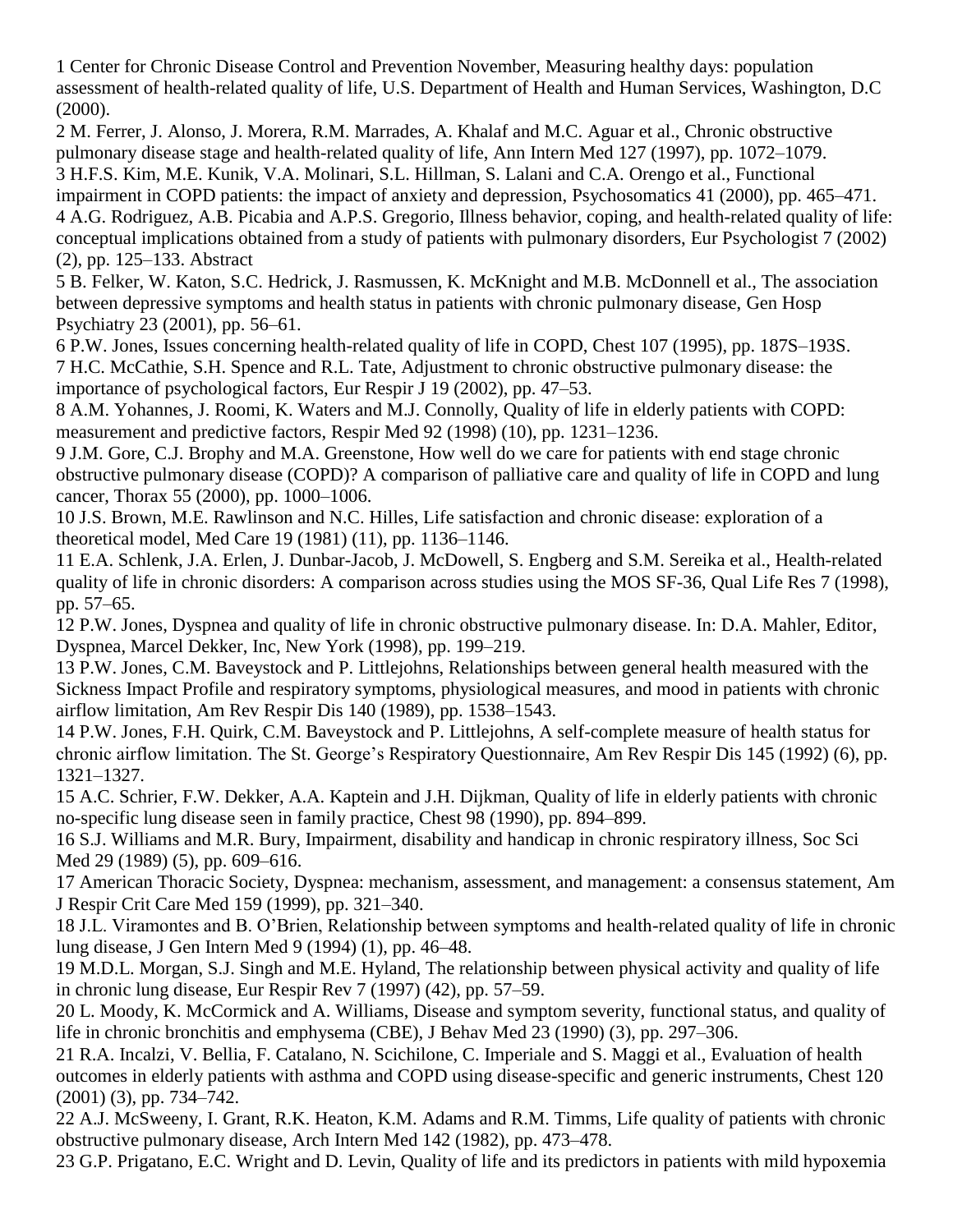and chronic obstructive pulmonary disease, Arch Intern Med 144 (1984), pp. 1613–1619.

[24](http://www.sciencedirect.com/science?_ob=ArticleURL&_udi=B6WG7-4HP9BHK-F&_user=628623&_coverDate=12%2F31%2F2005&_rdoc=13&_fmt=high&_orig=browse&_origin=browse&_zone=rslt_list_item&_srch=doc-info(%23toc%236815%232005%23999659993%23612538%23FLA%23display%23Volume)&_cdi=6815&_sort=d&_docanchor=&_ct=21&_acct=C000033084&_version=1&_urlVersion=0&_userid=628623&md5=6babb48336f03f5d3e8ca25184edc497&searchtype=a#bbib24) C.M. Bosley, Z.M. Corden, P.J. Rees and G.M. Cochrane, Psychological factors associated with use of home nebulized therapy for COPD, Eur Respir J 9 (1996) (11), pp. 2346–2350.

[25](http://www.sciencedirect.com/science?_ob=ArticleURL&_udi=B6WG7-4HP9BHK-F&_user=628623&_coverDate=12%2F31%2F2005&_rdoc=13&_fmt=high&_orig=browse&_origin=browse&_zone=rslt_list_item&_srch=doc-info(%23toc%236815%232005%23999659993%23612538%23FLA%23display%23Volume)&_cdi=6815&_sort=d&_docanchor=&_ct=21&_acct=C000033084&_version=1&_urlVersion=0&_userid=628623&md5=6babb48336f03f5d3e8ca25184edc497&searchtype=a#bbib25) I.B. Wilson and P.D. Cleary, Linking clinical variables with health-related quality of life: a conceptual model of patient outcomes, JAMA 273 (1995) (1), pp. 59–65.

[26](http://www.sciencedirect.com/science?_ob=ArticleURL&_udi=B6WG7-4HP9BHK-F&_user=628623&_coverDate=12%2F31%2F2005&_rdoc=13&_fmt=high&_orig=browse&_origin=browse&_zone=rslt_list_item&_srch=doc-info(%23toc%236815%232005%23999659993%23612538%23FLA%23display%23Volume)&_cdi=6815&_sort=d&_docanchor=&_ct=21&_acct=C000033084&_version=1&_urlVersion=0&_userid=628623&md5=6babb48336f03f5d3e8ca25184edc497&searchtype=a#bbib26) P. Meek, Examining the symptom interpretation process, National Institute of Nursing Research, Bethesda, MD (2001) No. NR01437.

[27](http://www.sciencedirect.com/science?_ob=ArticleURL&_udi=B6WG7-4HP9BHK-F&_user=628623&_coverDate=12%2F31%2F2005&_rdoc=13&_fmt=high&_orig=browse&_origin=browse&_zone=rslt_list_item&_srch=doc-info(%23toc%236815%232005%23999659993%23612538%23FLA%23display%23Volume)&_cdi=6815&_sort=d&_docanchor=&_ct=21&_acct=C000033084&_version=1&_urlVersion=0&_userid=628623&md5=6babb48336f03f5d3e8ca25184edc497&searchtype=a#bbib27) American Thoracic Society and American Thoracic Society (1995), Standards for the diagnosis and care of patients with chronic obstructive pulmonary disease, Am J Respir Crit Care Med 152 (1995), pp. S77–S121. [28](http://www.sciencedirect.com/science?_ob=ArticleURL&_udi=B6WG7-4HP9BHK-F&_user=628623&_coverDate=12%2F31%2F2005&_rdoc=13&_fmt=high&_orig=browse&_origin=browse&_zone=rslt_list_item&_srch=doc-info(%23toc%236815%232005%23999659993%23612538%23FLA%23display%23Volume)&_cdi=6815&_sort=d&_docanchor=&_ct=21&_acct=C000033084&_version=1&_urlVersion=0&_userid=628623&md5=6babb48336f03f5d3e8ca25184edc497&searchtype=a#bbib28) R.C.B. Atiken, Measurement of feelings using visual analogue scale, Proc R Soc Med 62 (1969), pp. 989– 993.

[29](http://www.sciencedirect.com/science?_ob=ArticleURL&_udi=B6WG7-4HP9BHK-F&_user=628623&_coverDate=12%2F31%2F2005&_rdoc=13&_fmt=high&_orig=browse&_origin=browse&_zone=rslt_list_item&_srch=doc-info(%23toc%236815%232005%23999659993%23612538%23FLA%23display%23Volume)&_cdi=6815&_sort=d&_docanchor=&_ct=21&_acct=C000033084&_version=1&_urlVersion=0&_userid=628623&md5=6babb48336f03f5d3e8ca25184edc497&searchtype=a#bbib29) M.L. Brown, V. Carrieri, S. Janson-Bjerklie and M.J. Dodd, Lung cancer and dyspnea: the patient's perception, Oncol Nurs Forum 13 (1986) (5), pp. 19–24.

[30](http://www.sciencedirect.com/science?_ob=ArticleURL&_udi=B6WG7-4HP9BHK-F&_user=628623&_coverDate=12%2F31%2F2005&_rdoc=13&_fmt=high&_orig=browse&_origin=browse&_zone=rslt_list_item&_srch=doc-info(%23toc%236815%232005%23999659993%23612538%23FLA%23display%23Volume)&_cdi=6815&_sort=d&_docanchor=&_ct=21&_acct=C000033084&_version=1&_urlVersion=0&_userid=628623&md5=6babb48336f03f5d3e8ca25184edc497&searchtype=a#bbib30) A.G. Gift, Validation of a vertical visual analogue scale as a measure of clinical dyspnea, Rehabil Nurs 14 (1989) (6), pp. 323–325.

[31](http://www.sciencedirect.com/science?_ob=ArticleURL&_udi=B6WG7-4HP9BHK-F&_user=628623&_coverDate=12%2F31%2F2005&_rdoc=13&_fmt=high&_orig=browse&_origin=browse&_zone=rslt_list_item&_srch=doc-info(%23toc%236815%232005%23999659993%23612538%23FLA%23display%23Volume)&_cdi=6815&_sort=d&_docanchor=&_ct=21&_acct=C000033084&_version=1&_urlVersion=0&_userid=628623&md5=6babb48336f03f5d3e8ca25184edc497&searchtype=a#bbib31) A.G. Gift, S.M. Plaut and A. Jacox, Psychologic and physiologic factors related to dyspnea in subjects with chronic obstructive pulmonary disease, Heart Lung 15 (1986) (6), pp. 595–601.

[32](http://www.sciencedirect.com/science?_ob=ArticleURL&_udi=B6WG7-4HP9BHK-F&_user=628623&_coverDate=12%2F31%2F2005&_rdoc=13&_fmt=high&_orig=browse&_origin=browse&_zone=rslt_list_item&_srch=doc-info(%23toc%236815%232005%23999659993%23612538%23FLA%23display%23Volume)&_cdi=6815&_sort=d&_docanchor=&_ct=21&_acct=C000033084&_version=1&_urlVersion=0&_userid=628623&md5=6babb48336f03f5d3e8ca25184edc497&searchtype=a#bbib32) P.M. Meek, S.C. Lareau and J. Hu, Are self-reports of breathing effort and breathing distress stable and valid measures among persons with asthma, persons with COPD, and healthy persons?, Heart Lung 32 (2003) (5), pp. 335–346.

[33](http://www.sciencedirect.com/science?_ob=ArticleURL&_udi=B6WG7-4HP9BHK-F&_user=628623&_coverDate=12%2F31%2F2005&_rdoc=13&_fmt=high&_orig=browse&_origin=browse&_zone=rslt_list_item&_srch=doc-info(%23toc%236815%232005%23999659993%23612538%23FLA%23display%23Volume)&_cdi=6815&_sort=d&_docanchor=&_ct=21&_acct=C000033084&_version=1&_urlVersion=0&_userid=628623&md5=6babb48336f03f5d3e8ca25184edc497&searchtype=a#bbib33) D.A. Mahler, D.H. Weinberg, C.K. Well and A.R. Feinstein, The measurement of dyspnea: contents, interobserver agreement, and physiologic correlates of two new clinical indexes, Chest 85 (1984) (6), pp. 751– 758.

[34](http://www.sciencedirect.com/science?_ob=ArticleURL&_udi=B6WG7-4HP9BHK-F&_user=628623&_coverDate=12%2F31%2F2005&_rdoc=13&_fmt=high&_orig=browse&_origin=browse&_zone=rslt_list_item&_srch=doc-info(%23toc%236815%232005%23999659993%23612538%23FLA%23display%23Volume)&_cdi=6815&_sort=d&_docanchor=&_ct=21&_acct=C000033084&_version=1&_urlVersion=0&_userid=628623&md5=6babb48336f03f5d3e8ca25184edc497&searchtype=a#bbib34) G.H. Guyatt, P.J. Thompson, L.B. Berman, M.J. Sullivan, M. Townsend and N.L. Jones et al., How should we measure function in patients with chronic heart and lung disease?, J Chronic Dis 38 (1985) (6), pp. 517–524. [Abstract](http://www.sciencedirect.com/science?_ob=ArticleURL&_udi=B7GH4-4C0MT0J-2B6&_user=628623&_coverDate=12%2F31%2F1985&_fmt=abstract&_orig=browse&_origin=browse&_cdi=20168&view=c&_acct=C000033084&_version=1&_urlVersion=0&_userid=628623&md5=063e1d77b3784872cbeef78fa17e050b&ref=full)

[35](http://www.sciencedirect.com/science?_ob=ArticleURL&_udi=B6WG7-4HP9BHK-F&_user=628623&_coverDate=12%2F31%2F2005&_rdoc=13&_fmt=high&_orig=browse&_origin=browse&_zone=rslt_list_item&_srch=doc-info(%23toc%236815%232005%23999659993%23612538%23FLA%23display%23Volume)&_cdi=6815&_sort=d&_docanchor=&_ct=21&_acct=C000033084&_version=1&_urlVersion=0&_userid=628623&md5=6babb48336f03f5d3e8ca25184edc497&searchtype=a#bbib35) R.E. Wegner, R.A. Jorres, D.K. Kirsten and H. Magnussen, Factor analysis of exercise capacity, dyspnoea ratings and lung function in patients with severe COPD, Eur Respir J 7 (1994) (4), pp. 725–729.

[36](http://www.sciencedirect.com/science?_ob=ArticleURL&_udi=B6WG7-4HP9BHK-F&_user=628623&_coverDate=12%2F31%2F2005&_rdoc=13&_fmt=high&_orig=browse&_origin=browse&_zone=rslt_list_item&_srch=doc-info(%23toc%236815%232005%23999659993%23612538%23FLA%23display%23Volume)&_cdi=6815&_sort=d&_docanchor=&_ct=21&_acct=C000033084&_version=1&_urlVersion=0&_userid=628623&md5=6babb48336f03f5d3e8ca25184edc497&searchtype=a#bbib36) R.A. Kinsman, R.A. Yaroush, E. Fernandez, J.F. Dirks, M. Schocket and J. Fukuhara, Symptom and experiences in chronic bronchitis and emphysema, Chest 83 (1983) (5), pp. 755–762.

[37](http://www.sciencedirect.com/science?_ob=ArticleURL&_udi=B6WG7-4HP9BHK-F&_user=628623&_coverDate=12%2F31%2F2005&_rdoc=13&_fmt=high&_orig=browse&_origin=browse&_zone=rslt_list_item&_srch=doc-info(%23toc%236815%232005%23999659993%23612538%23FLA%23display%23Volume)&_cdi=6815&_sort=d&_docanchor=&_ct=21&_acct=C000033084&_version=1&_urlVersion=0&_userid=628623&md5=6babb48336f03f5d3e8ca25184edc497&searchtype=a#bbib37) D. Watson, L.A. Clark and A. Tellegen, Development and validation of brief measures of positive and negative affect: the PANAS Scales, J Pers Soc Psychol 54 (1988) (6), pp. 1063–1070.

[38](http://www.sciencedirect.com/science?_ob=ArticleURL&_udi=B6WG7-4HP9BHK-F&_user=628623&_coverDate=12%2F31%2F2005&_rdoc=13&_fmt=high&_orig=browse&_origin=browse&_zone=rslt_list_item&_srch=doc-info(%23toc%236815%232005%23999659993%23612538%23FLA%23display%23Volume)&_cdi=6815&_sort=d&_docanchor=&_ct=21&_acct=C000033084&_version=1&_urlVersion=0&_userid=628623&md5=6babb48336f03f5d3e8ca25184edc497&searchtype=a#bbib38) S.C. Lareau, V. Carrieri-Kohlman, S. Janson-Bjerklie and P.J. Roos, Development and testing of the Pulmonary Functional Status and Dyspnea Questionnaire (PFSDQ), Heart Lung 23 (1994) (3), pp. 242–250. [39](http://www.sciencedirect.com/science?_ob=ArticleURL&_udi=B6WG7-4HP9BHK-F&_user=628623&_coverDate=12%2F31%2F2005&_rdoc=13&_fmt=high&_orig=browse&_origin=browse&_zone=rslt_list_item&_srch=doc-info(%23toc%236815%232005%23999659993%23612538%23FLA%23display%23Volume)&_cdi=6815&_sort=d&_docanchor=&_ct=21&_acct=C000033084&_version=1&_urlVersion=0&_userid=628623&md5=6babb48336f03f5d3e8ca25184edc497&searchtype=a#bbib39) In: J.E. Ware, K.K. Snow and M. Kosinski, Editors, SF-36 Health Survey manual and interpretation guide, New England Medical Center, Boston, MA (1993).

[40](http://www.sciencedirect.com/science?_ob=ArticleURL&_udi=B6WG7-4HP9BHK-F&_user=628623&_coverDate=12%2F31%2F2005&_rdoc=13&_fmt=high&_orig=browse&_origin=browse&_zone=rslt_list_item&_srch=doc-info(%23toc%236815%232005%23999659993%23612538%23FLA%23display%23Volume)&_cdi=6815&_sort=d&_docanchor=&_ct=21&_acct=C000033084&_version=1&_urlVersion=0&_userid=628623&md5=6babb48336f03f5d3e8ca25184edc497&searchtype=a#bbib40) C.A. McHorney, J.E. Ware, J.F. Lu and C.D. Sherbourne, The MOS-36-item Short-Form Survey (SF-36): III. Tests of data quality, scaling assumptions, and reliability across diverse patient groups, Med Care 32 (1994) (1), pp. 40–66.

[41](http://www.sciencedirect.com/science?_ob=ArticleURL&_udi=B6WG7-4HP9BHK-F&_user=628623&_coverDate=12%2F31%2F2005&_rdoc=13&_fmt=high&_orig=browse&_origin=browse&_zone=rslt_list_item&_srch=doc-info(%23toc%236815%232005%23999659993%23612538%23FLA%23display%23Volume)&_cdi=6815&_sort=d&_docanchor=&_ct=21&_acct=C000033084&_version=1&_urlVersion=0&_userid=628623&md5=6babb48336f03f5d3e8ca25184edc497&searchtype=a#bbib41) C.A. McHorney, J.E. Ware and A.E. Raczek, The MOS 36-item Short-Form Health Survey (SF-36): II. Psychometric and clinical tests of validity in measuring physical and mental health constructs, Med Care 31 (1993) (3), pp. 247–263.

[42](http://www.sciencedirect.com/science?_ob=ArticleURL&_udi=B6WG7-4HP9BHK-F&_user=628623&_coverDate=12%2F31%2F2005&_rdoc=13&_fmt=high&_orig=browse&_origin=browse&_zone=rslt_list_item&_srch=doc-info(%23toc%236815%232005%23999659993%23612538%23FLA%23display%23Volume)&_cdi=6815&_sort=d&_docanchor=&_ct=21&_acct=C000033084&_version=1&_urlVersion=0&_userid=628623&md5=6babb48336f03f5d3e8ca25184edc497&searchtype=a#bbib42) E.J. Pedhazur, Multiple regression in behavioral research (3rd ed.), Harcourt Brace College Publishers, New York (1997).

[43](http://www.sciencedirect.com/science?_ob=ArticleURL&_udi=B6WG7-4HP9BHK-F&_user=628623&_coverDate=12%2F31%2F2005&_rdoc=13&_fmt=high&_orig=browse&_origin=browse&_zone=rslt_list_item&_srch=doc-info(%23toc%236815%232005%23999659993%23612538%23FLA%23display%23Volume)&_cdi=6815&_sort=d&_docanchor=&_ct=21&_acct=C000033084&_version=1&_urlVersion=0&_userid=628623&md5=6babb48336f03f5d3e8ca25184edc497&searchtype=a#bbib43) J. Cohen, Statistical power analysis for the behavioral sciences, L. Erlbaum Association, Hillsdale, NJ (1988).

[44](http://www.sciencedirect.com/science?_ob=ArticleURL&_udi=B6WG7-4HP9BHK-F&_user=628623&_coverDate=12%2F31%2F2005&_rdoc=13&_fmt=high&_orig=browse&_origin=browse&_zone=rslt_list_item&_srch=doc-info(%23toc%236815%232005%23999659993%23612538%23FLA%23display%23Volume)&_cdi=6815&_sort=d&_docanchor=&_ct=21&_acct=C000033084&_version=1&_urlVersion=0&_userid=628623&md5=6babb48336f03f5d3e8ca25184edc497&searchtype=a#bbib44) T. Hajiro, K. Nishimura, M. Tsukino, A. Ikeda, T. Oga and T. Izumi et al., A comparison of the level of dyspnea vs disease severity in indicating the health-related quality of life of patients with COPD, Chest 116 (1999), pp. 1632–1637.

[45](http://www.sciencedirect.com/science?_ob=ArticleURL&_udi=B6WG7-4HP9BHK-F&_user=628623&_coverDate=12%2F31%2F2005&_rdoc=13&_fmt=high&_orig=browse&_origin=browse&_zone=rslt_list_item&_srch=doc-info(%23toc%236815%232005%23999659993%23612538%23FLA%23display%23Volume)&_cdi=6815&_sort=d&_docanchor=&_ct=21&_acct=C000033084&_version=1&_urlVersion=0&_userid=628623&md5=6babb48336f03f5d3e8ca25184edc497&searchtype=a#bbib45) D. Kyroussis, M.I. Polkey, S.E. Keilty, G.H. Mills, C.H. Hamnegard and J. Moxham et al., Exhaustive exercise slows inspiratory muscle relaxation rate in chronic obstructive pulmonary disease, Am J Respir Crit Care Med 153 (1996), pp. 787–793.